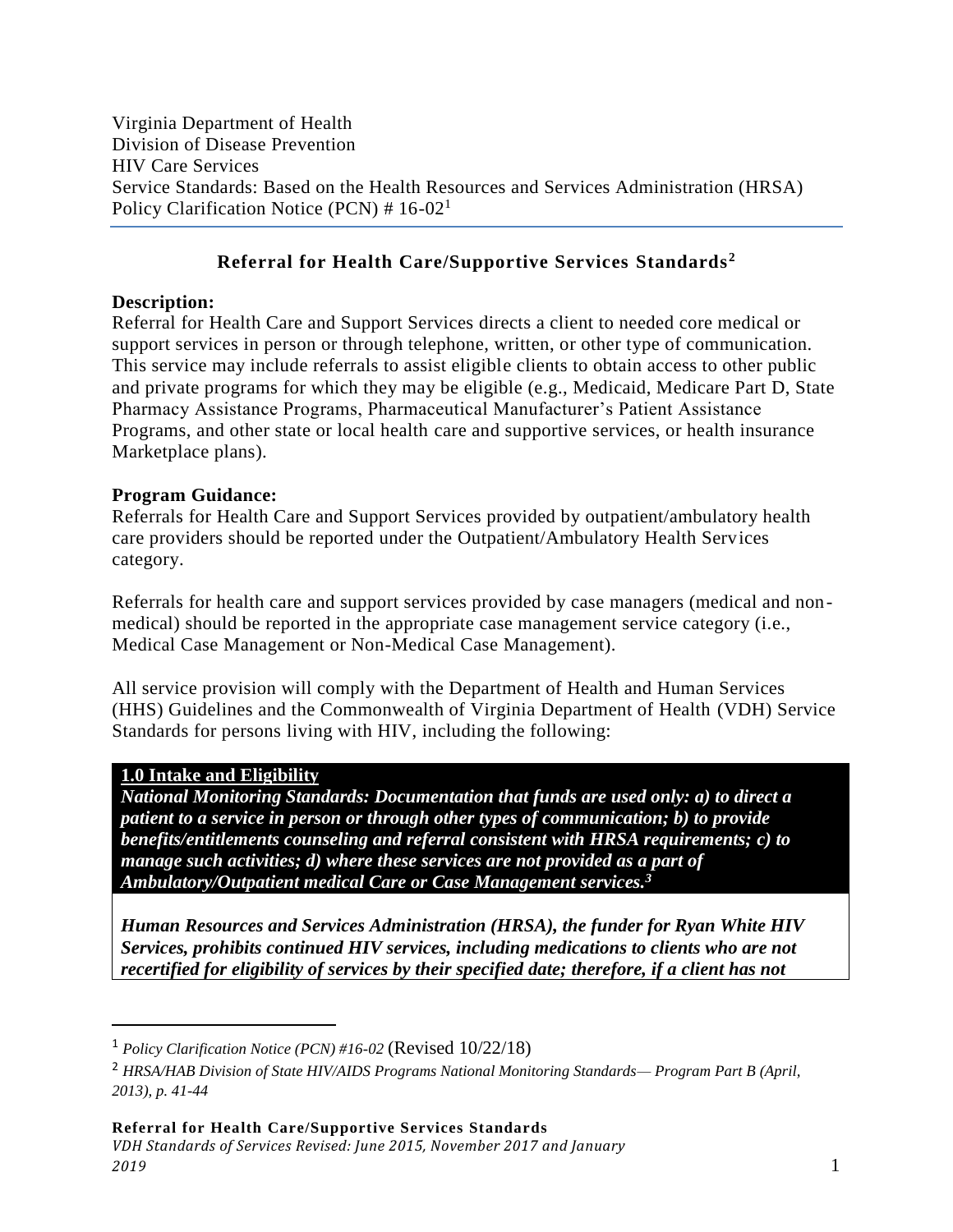| for Ryan White services.                                |                                                  |
|---------------------------------------------------------|--------------------------------------------------|
| <b>Standard</b>                                         | <b>Measure</b>                                   |
| 1.1) The client's eligibility for Ryan White            | 1.1) Documentation of the client's eligibility   |
| Part B services is determined or is in process of       | or that the eligibility process has been         |
| determination before services are initiated.            | initiated and is present in the client's record. |
| 1.2) Client must be recertified annually and            | 1.2) Documentation of the client's eligibility   |
| recertification must occur every six months to          | or that the eligibility process has been         |
| receive Ryan White services. There is no grace          | completed both annually and every six            |
| certifications<br>period for<br>annual<br>and<br>re     | months and is present in the client's record.    |
| certifications.                                         |                                                  |
| 1.3) A referral by a Ryan White Part B                  | 1.3) Documentation of the referral by a Ryan     |
| provider is made for initiation of services.            | White Part B provider is present in the          |
|                                                         | client's record, signed and dated.               |
| 1.4) To be eligible for this service applicants         | 1.4) Documentation is present in files that      |
| must:                                                   | verifies:                                        |
| Be diagnosed with HIV<br>a)                             | Client is diagnosed with HIV<br>a)               |
| b) Live in Virginia                                     | b) Client lives in Virginia                      |
| Have an individual or family income at<br>$\mathbf{c})$ | Client meets income guidelines<br>$\mathbf{c})$  |
| or below 500% of the Federal Poverty                    | Client Medicaid status (gap of<br>d)             |
| Level (FPL)                                             | services)                                        |
| Ryan White Part B is the payer of last<br>d)            | Recertification for continued<br>e)              |
| resort and other funding sources must                   | eligibility for Part B services every six        |
| be vigorously pursued. Providers are                    | months                                           |
| responsible to ensure that clients are                  | Client agrees to participate in<br>f)            |
| screened and deemed ineligible for                      | insurance option that best meets their           |
| other payer sources covered by Federal                  | medical needs and for which the client           |
| or State programs such as Medicare,                     | is eligible.                                     |
| Medicaid, all other forms of insurance                  |                                                  |
| or third party payers such as private and               |                                                  |
| commercial insurance plans, and other                   |                                                  |
| payers.<br>Provide recertification every six            |                                                  |
| e)<br>months with proof of income, changes              |                                                  |
| in insurance coverage, or any changes                   |                                                  |
| in residency                                            |                                                  |
| <b>Client eligibility ensures Part B</b><br>f)          |                                                  |
| services are used as the payer of last                  |                                                  |
| resort. Client must agree to participate                |                                                  |
| in the insurance option client is eligible              |                                                  |
| and that best meets the client's medical                |                                                  |
| needs regardless of preference.                         |                                                  |
|                                                         |                                                  |
| <i>Note:</i> The Part B Program is the payer of last    |                                                  |
| resort. This is interpreted as "funds"                  |                                                  |

*completed their annual certification or recertification at six months they may not be eligible*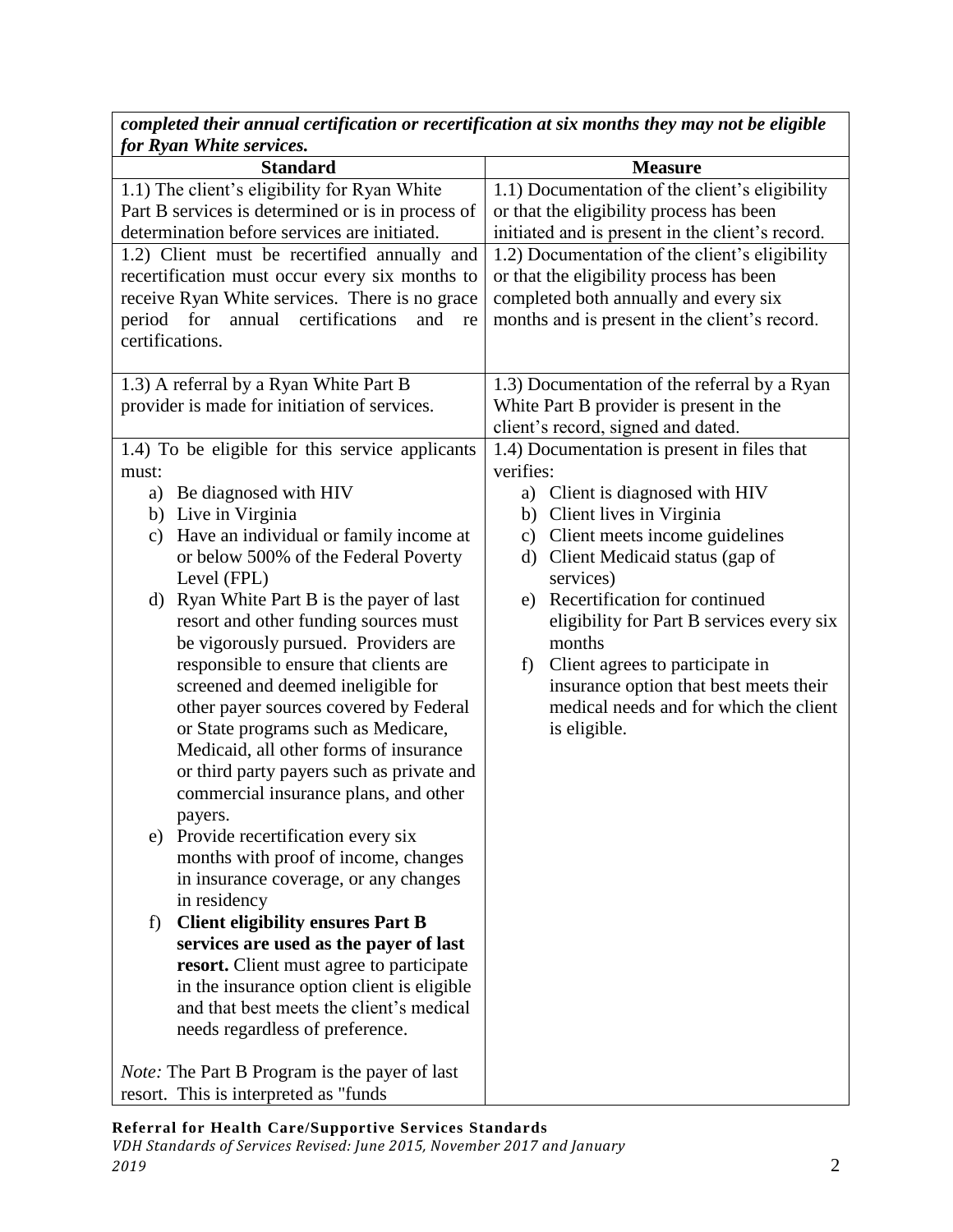| receivedwill not be utilized to make                                             |                                                |
|----------------------------------------------------------------------------------|------------------------------------------------|
| payments for any item or service to the extent                                   |                                                |
| that payment has been made, or can reasonably                                    |                                                |
| be expected to be made" by another payment                                       |                                                |
| source. <sup>1</sup>                                                             |                                                |
|                                                                                  |                                                |
| Apply through the VDH Central Office or                                          |                                                |
| through agency's eligibility services.                                           |                                                |
| 2.0 Key Services Components and Activities (include assessment and service plan) |                                                |
|                                                                                  |                                                |
| <b>Standard</b>                                                                  | <b>Measure</b>                                 |
| 2.1) Screening and intake to be completed                                        | 2.1) Documentation of intake, eligibility      |
| within 5 days of initial contact with patient.                                   | screening & needs assessment in patient's      |
|                                                                                  | record.                                        |
| 2.2) Referral services are not provided as part                                  | 2.2) Documentation of referral services        |
| of Ambulatory/Outpatient Medical Care or                                         | conducted by date of service, type of          |
| Case Management services.                                                        | communication, referral & follow up            |
|                                                                                  | provided.                                      |
|                                                                                  |                                                |
| 2.3) Refer persons who are HIV-positive to                                       | 2.3) Documentation with date of persons        |
| medical care within 5 days of intake.                                            | referred for medical care and/or patient's     |
|                                                                                  | refusal.                                       |
| 2.4) Determine if referred patients have                                         | 2.4) Documentation of medical visit            |
| engaged in medical care within 1 month of                                        | attendance in patient's record.                |
| referral.                                                                        |                                                |
| 2.5) Refer persons who are HIV-positive to                                       | 2.5) Documentation with date and referral      |
| appropriate supportive services within 14 days                                   | information of persons referred for supportive |
| of intake.                                                                       | services and/or patient's refusal.             |
|                                                                                  |                                                |
| 2.6) Determine if referred patients completed                                    | 2.6) Documentation of outcome of referral in   |
| the referral within 1 month of referral.                                         | patient's record.                              |
|                                                                                  |                                                |
| 2.7) Conduct a reassessment every 90 days to                                     | 2.7) Documentation of reassessment every 90    |
| determine additional and/or ongoing needs.                                       | days in patient's record.                      |
| 2.8) Referral for Health Care services                                           | 2.8) Documentation of implemented              |
| <b>According to HRSA National Monitoring</b>                                     | services that directed clients to needed       |
| Standards develop and implement services to                                      | services in patient's record.                  |
| direct clients to needed services.                                               |                                                |
|                                                                                  | Documentation of specified mode of             |
| Referral services will:                                                          | communication by client in patient's           |
|                                                                                  | record.                                        |
| Direct a client to a service in person                                           |                                                |
| or through other types of                                                        |                                                |
| communication                                                                    |                                                |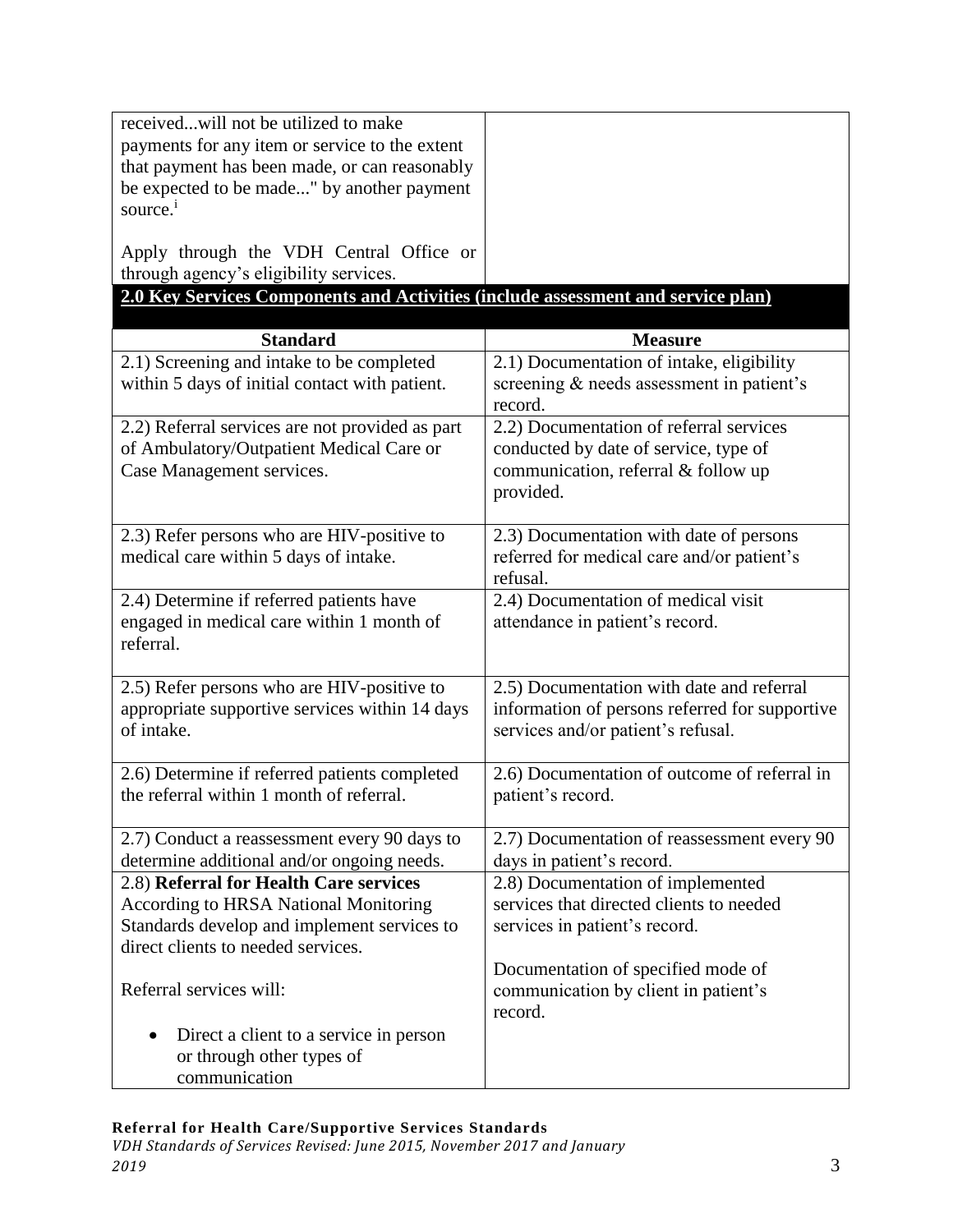| Possible modes of<br>$\bullet$<br>communication include<br>telephone, phone, email, and/or<br>text messages<br>Client must specify which<br>$\bullet$<br>$mode(s)$ of communication is<br>acceptable<br>Staff must maintain client<br>$\bullet$<br>confidentially in all<br>communications<br>Provide benefits/entitlements<br>counseling and referral |                                                                                                                                                              |
|--------------------------------------------------------------------------------------------------------------------------------------------------------------------------------------------------------------------------------------------------------------------------------------------------------------------------------------------------------|--------------------------------------------------------------------------------------------------------------------------------------------------------------|
| 2.9) Intake<br>Staff will conduct an intake within five (5)<br>business days of initial contact with the client<br>to determine eligibility for and need of health<br>care or supportive service referral services.                                                                                                                                    | 2.9) Documentation with date of intake,<br>eligibility screening & identification of needs                                                                   |
| 2.10) Services Benefits Counseling<br>Activities should be client-centered<br>a)<br>facilitating access to and maintenance<br>of health and disability benefits and                                                                                                                                                                                    | 2.10) Documentation of progress of client<br>enrollment into eligible benefits/resources<br>for which they are eligible for and located<br>in client's file. |
| services.<br>It is the primary responsibility of staff<br>b)<br>to ensure clients are receiving all the<br>benefits/resources for which they are<br>eligible.                                                                                                                                                                                          | Documentation of completed follow-up<br>after 90-days to assess if additional needs<br>or benefits are needed and placed in<br>client's record.              |
| Staff will educate clients about<br>C)<br>available benefit programs, assess<br>eligibility, assist with applications,<br>provide advocacy with appeals and<br>denials, assist with re-certifications<br>and provide advocacy in other areas<br>relevant to maintaining<br>benefits/resources<br>Staff will explore the following as<br>d)             |                                                                                                                                                              |
| possible options for clients:<br><b>AIDS</b> Drug Assistance<br>Program (ADAP)<br><b>Health Insurance Premium</b><br>Payment<br>Food stamps<br><b>Insurance Continuation</b><br>(COBRA, OBRA, HIPAA)                                                                                                                                                   |                                                                                                                                                              |

### **Referral for Health Care/Supportive Services Standards**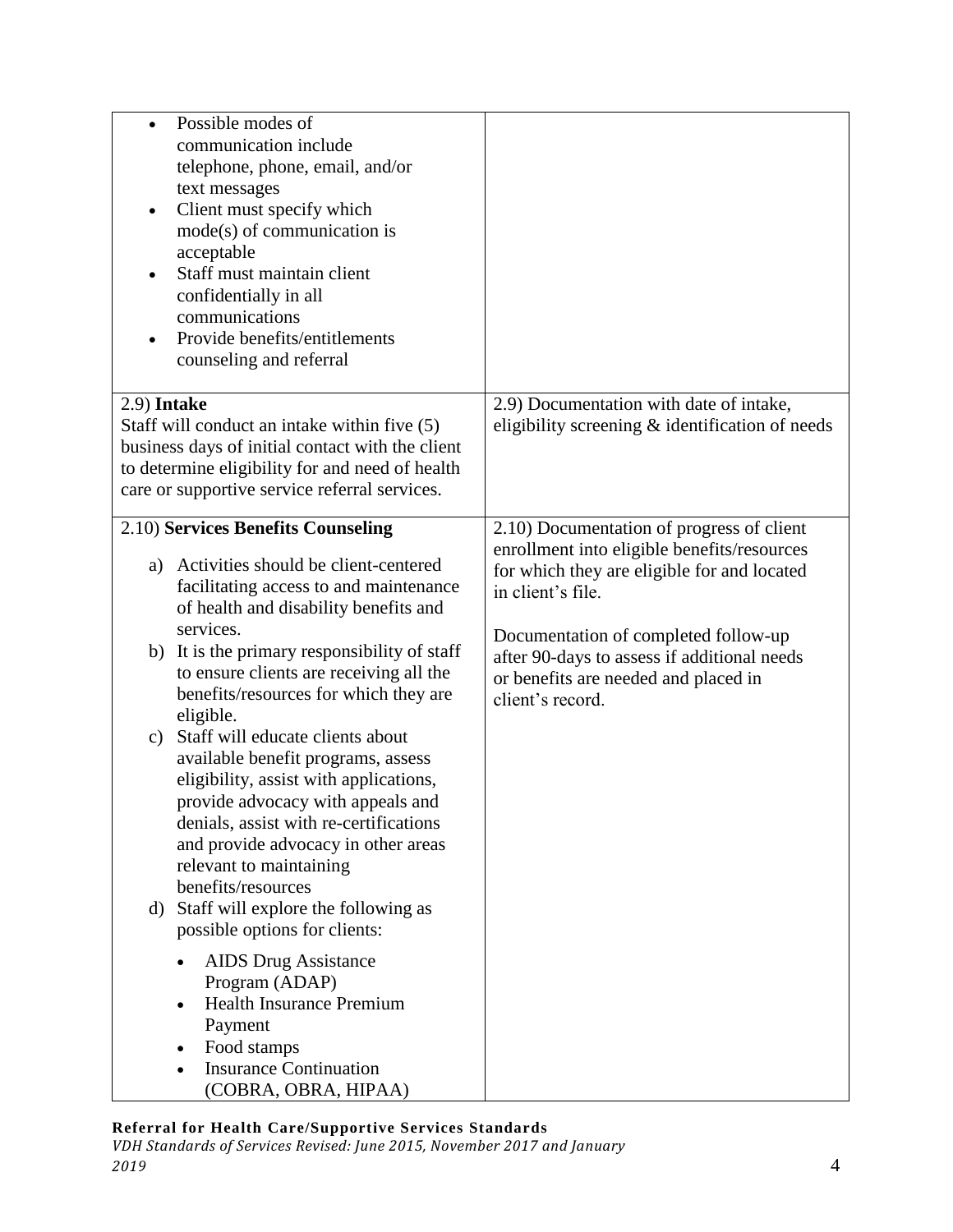| Medicaid<br>$\bullet$                                  |                                         |
|--------------------------------------------------------|-----------------------------------------|
| Medicare                                               |                                         |
| <b>Pharmaceutical Patient</b>                          |                                         |
| <b>Assistance Programs</b>                             |                                         |
| (PAPS)                                                 |                                         |
| Private Insurance                                      |                                         |
| Health Insurance through                               |                                         |
| Affordable Care Act (ACA)                              |                                         |
| <b>Social Security Programs</b>                        |                                         |
| $\bullet$                                              |                                         |
| <b>Social Security Disability</b><br>$\bullet$         |                                         |
| Insurance (SSDI)                                       |                                         |
| <b>Supplemental Security</b>                           |                                         |
| Income (SSI)                                           |                                         |
| <b>Social Security Retirement</b><br>$\bullet$         |                                         |
| <b>State Disability Insurance</b>                      |                                         |
| (SDI)                                                  |                                         |
| Temporary Aid to Needy                                 |                                         |
| Families (TANF)                                        |                                         |
| <b>Unemployment Insurance</b><br>$\bullet$             |                                         |
| (UI)                                                   |                                         |
| Veteran's Administration                               |                                         |
| Benefits (VA)                                          |                                         |
| Women, Infants and                                     |                                         |
|                                                        |                                         |
| Children (WIC)                                         |                                         |
| <b>Worker's Compensation</b>                           |                                         |
| Other public/private benefits                          |                                         |
| programs.                                              |                                         |
|                                                        |                                         |
| Assist clients who are HIV<br>e)                       |                                         |
| positive with completion of                            |                                         |
| benefits application as                                |                                         |
| appropriate within fourteen (14)                       |                                         |
| business days of referral intake                       |                                         |
| Determine if referred patients<br>f)                   |                                         |
| completed the application                              |                                         |
| process within 30 business days                        |                                         |
| of referral                                            |                                         |
| g) Conduct a follow-up within 30                       |                                         |
|                                                        |                                         |
| and 90 days of completed                               |                                         |
| application to determine if                            |                                         |
| additional and/or ongoing needs                        |                                         |
| are present                                            |                                         |
|                                                        |                                         |
| 2.11) Health Care Services                             | 2.11) Documentation of referral made to |
|                                                        | medical care in client's record.        |
| a) Staff will assist clients in accessing              |                                         |
| available resources for health care entry              |                                         |
| Referral for Health Care/Supportive Services Standards |                                         |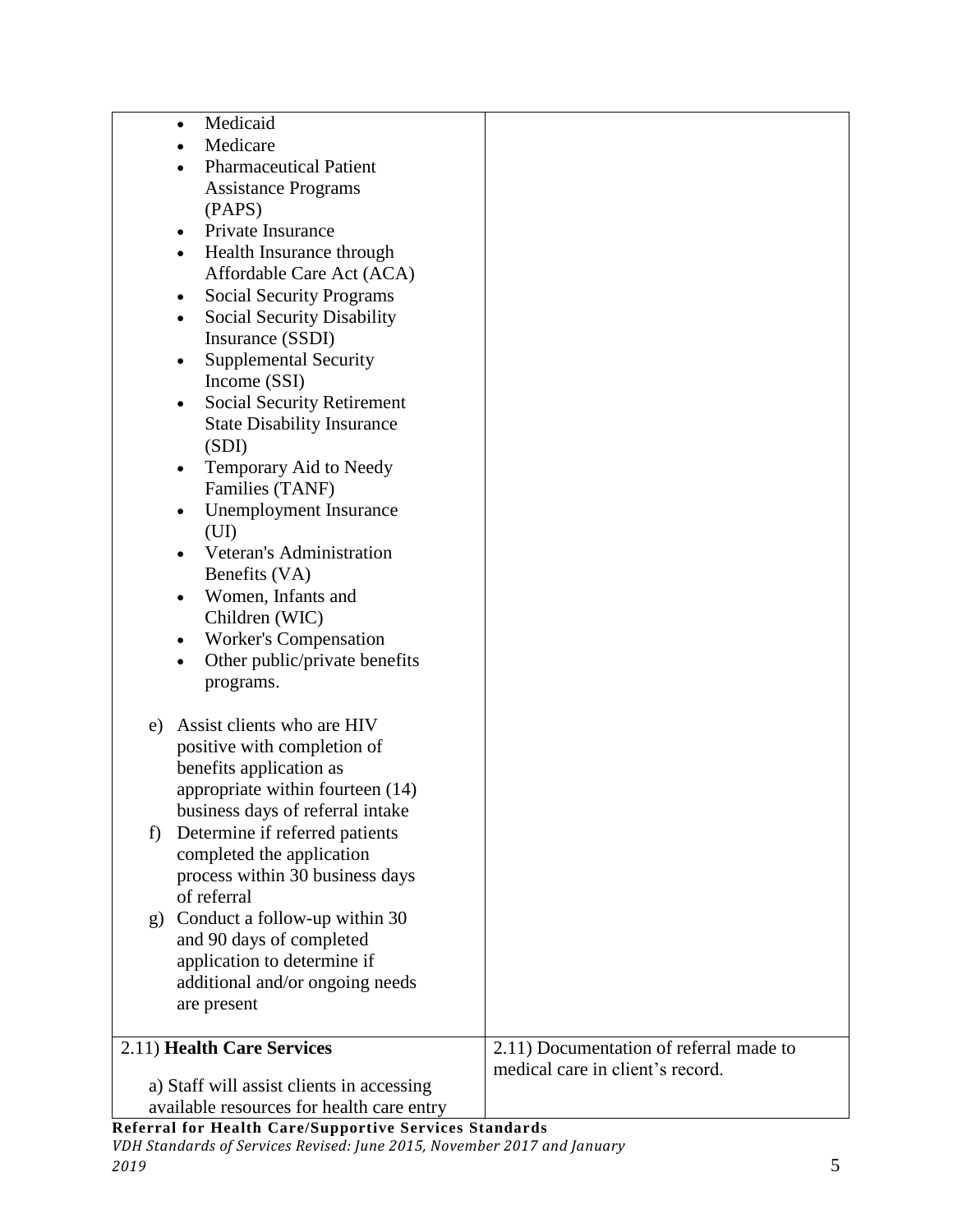| into and movement through care service<br>systems:                                                                                                                                                                                                                                                                                                                                                                                                                                                                                                                                                                                                                                       |                                                                                                                                                                                             |
|------------------------------------------------------------------------------------------------------------------------------------------------------------------------------------------------------------------------------------------------------------------------------------------------------------------------------------------------------------------------------------------------------------------------------------------------------------------------------------------------------------------------------------------------------------------------------------------------------------------------------------------------------------------------------------------|---------------------------------------------------------------------------------------------------------------------------------------------------------------------------------------------|
| Refer persons who are HIV positive<br>$\bullet$<br>to medical care within five (5)<br>business days of referral intake<br>Determine if referred patients have<br>$\bullet$<br>engaged in medical care within 30<br>business days of referral<br>Refer persons who are HIV positive<br>to appropriate supportive services<br>within fourteen (14) business days<br>of referral intake<br>b) Determine if referred patients completed<br>the referral within 30 business days of<br>referral                                                                                                                                                                                               |                                                                                                                                                                                             |
| 2.12) Referral<br>Staff will follow-up on referrals to determine<br>whether the client accessed medical care and/or<br>other services to ensure that they continue<br>receiving said services and to avoid duplication<br>and to prevent client abuse of the care system.                                                                                                                                                                                                                                                                                                                                                                                                                | 2.12) Documentation of referral follow-up in<br>client's record.                                                                                                                            |
| <b>Transition and Discharge</b>                                                                                                                                                                                                                                                                                                                                                                                                                                                                                                                                                                                                                                                          |                                                                                                                                                                                             |
| 2.13) Client discharged when Emergency<br>Housing Services are no longer needed, goals<br>have been met, upon death or due to safety<br>issues. (see $2.14$ )<br>Prior to discharge: Reasons for discharge and<br>options for other service provision should be<br>discussed with client. Whenever possible,<br>discussion should occur face-to-face. If not<br>possible, provider should attempt to talk with<br>client via phone. If verbal contact is not<br>possible, a certified letter must be sent to<br>client's last known address. If client is not<br>present to sign for the letter, it must be<br>returned to the provider.<br>Documentation: Client's record must include: | 2.13) Documentation of discharge plan and<br>summary in client's record with clear<br>rationale for discharge within 30 days of<br>discharge, including certified letter, if<br>applicable. |
| Date services began<br>a)<br>Special client needs<br>b)<br>Services needed/actions taken, if<br>C)<br>applicable<br>Deferred for Hoolth Caro/Sunnertive Services Standards                                                                                                                                                                                                                                                                                                                                                                                                                                                                                                               |                                                                                                                                                                                             |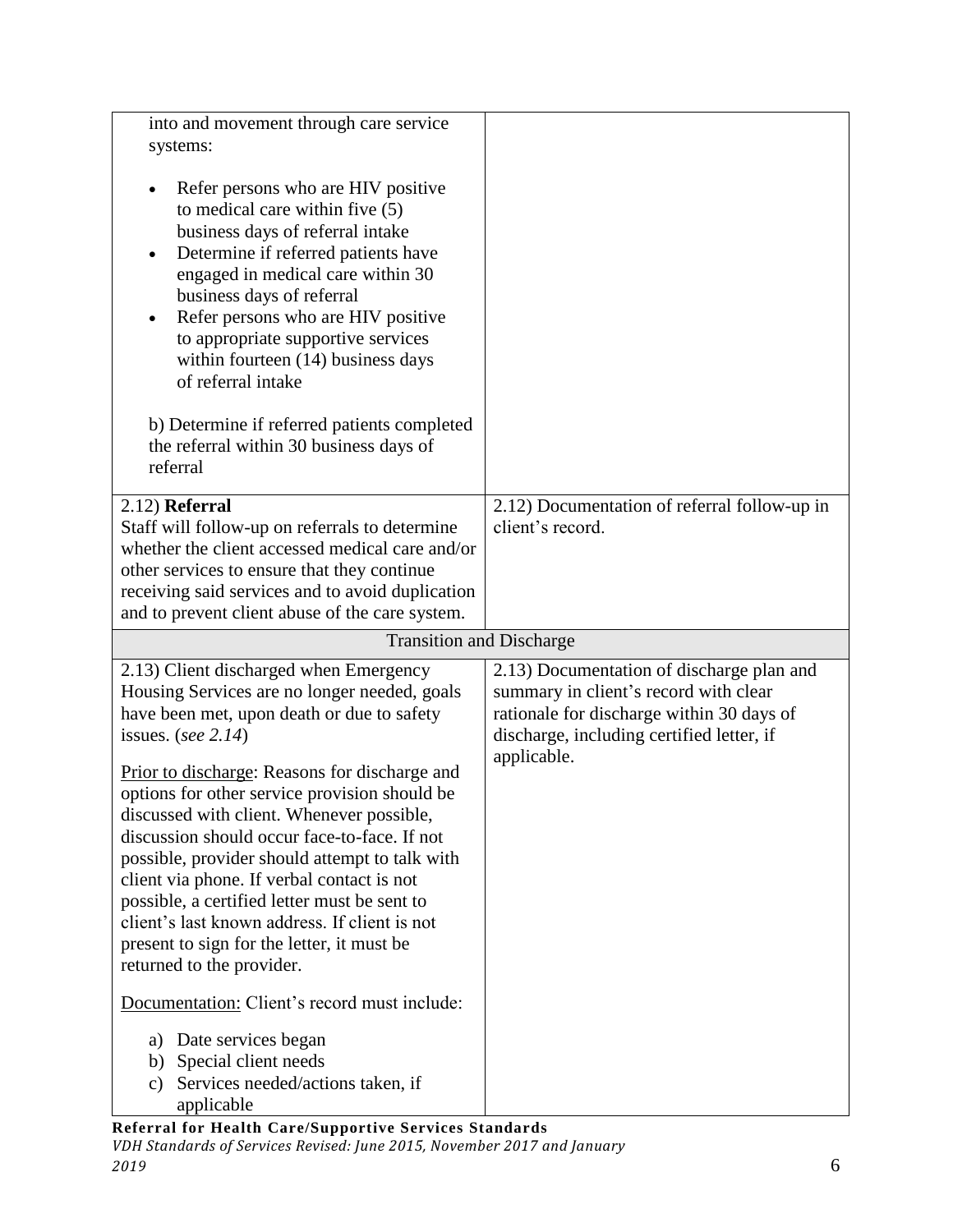- d) Date of discharge
- e) Reason(s) for discharge
- f) Referrals made at time of discharge, if applicable.

Transfer: If client transfers to another location, agency or service provider, transferring agency will provide discharge summary and other requested records within 5 business days of request. If client moves to another area, transferring agency will make referral for needed services in the new location.

Unable to Locate: If client cannot be located, agency will make and document a minimum of three follow-up attempts on three separate dates (by phone or in person) over a threemonth period after first attempt. A certified letter must be mailed to the client's last known mailing address within five business days after the last attempt to notify the client. The letter will state that the case will be closed within 30 days from the date on the letter if an appointment with the provider is not made.

Withdrawal from Service: If client reports that services are no longer needed or decides to no longer participate in the Service Plan, client may withdraw from services. Because clients may withdraw for a variety of reasons it may be helpful to conduct an exit interview to ensure reasons for withdrawal are understood, or identify factors interfering with the client's ability to fully participate if services are still needed. If other issues are identified that cannot be managed by the agency clients should be referred to appropriate agencies.

Administrative Discharge: Clients who engage in behavior that abuses the safety or violates the confidentiality of others may be discharged. Prior to discharging a client for this reason, the case must be reviewed by leadership according to that agency's policies. Clients who are discharged for administrative reasons must be provided written notification of and reason for the discharge, and must be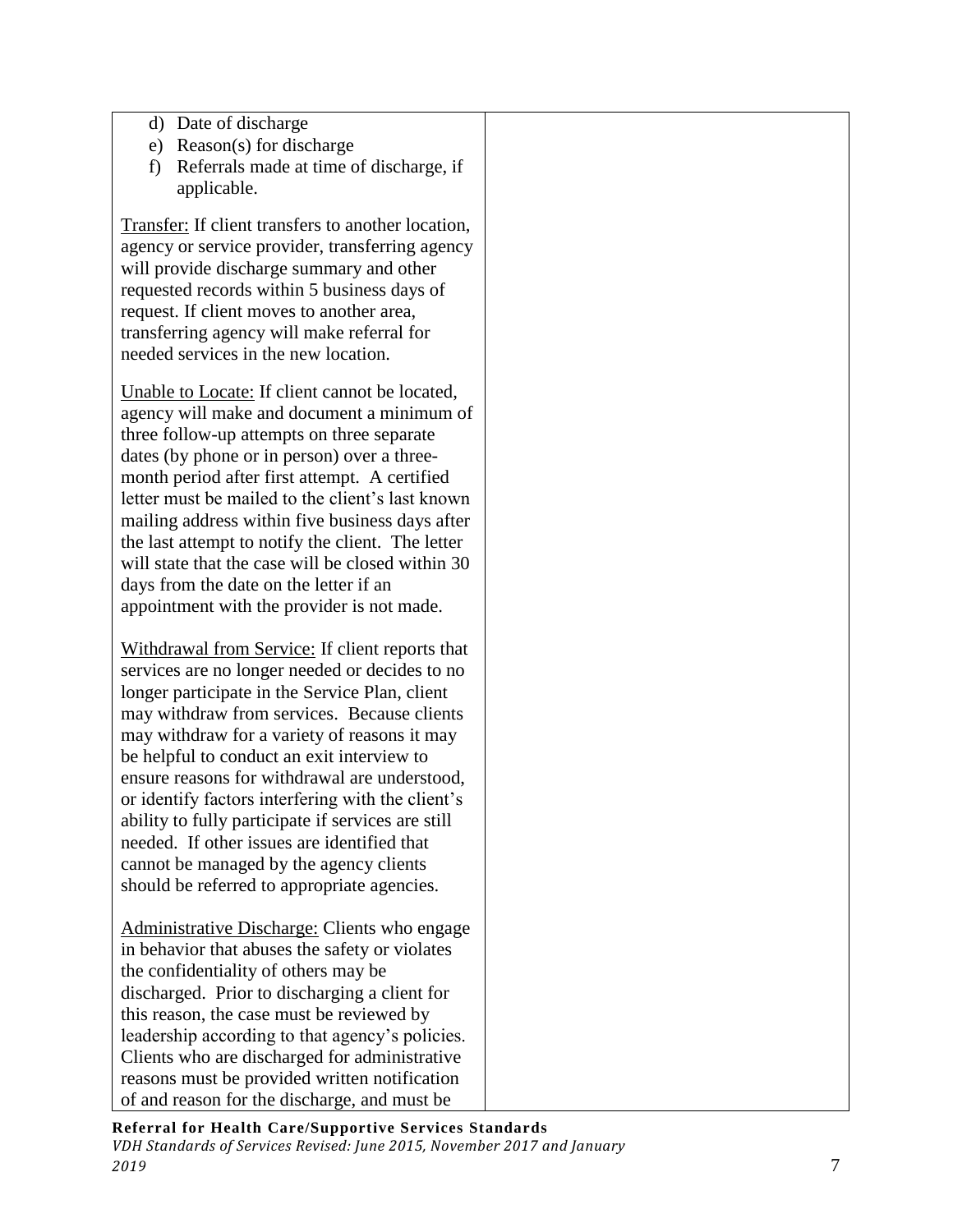| notified of possible alternative resources. A<br>certified letter that notes the reason for<br>discharge and includes alternative resources<br>must be mailed to the client's last known<br>mailing address within five business days after<br>the date of discharge, and a copy must be filed<br>in the client's chart. |                                                                                             |
|--------------------------------------------------------------------------------------------------------------------------------------------------------------------------------------------------------------------------------------------------------------------------------------------------------------------------|---------------------------------------------------------------------------------------------|
|                                                                                                                                                                                                                                                                                                                          | <b>Case Closure</b>                                                                         |
| 2.14) Case will be closed if client:                                                                                                                                                                                                                                                                                     | 2.14) Documentation of case closure in<br>client's record with clear rationale for closure. |
| a) Has met the service goals;<br>b) Decides to transfer to another<br>agency;                                                                                                                                                                                                                                            |                                                                                             |
| Needs are more appropriately<br>C)<br>addressed in other programs;                                                                                                                                                                                                                                                       |                                                                                             |
| d) Moves out of state;                                                                                                                                                                                                                                                                                                   |                                                                                             |
| e) Fails to provide updated<br>documentation of eligibility status<br>thus, no longer eligible for services;                                                                                                                                                                                                             |                                                                                             |
| Fails to maintain contact with the<br>f<br>housing assistance staff for a period<br>of three months despite three (3)<br>documented attempts to contact<br>client;                                                                                                                                                       |                                                                                             |
| g) Can no longer be located;<br>h) Withdraws from or refuses funded<br>services, reports that services are no<br>longer needed, or no longer<br>participates in the individual service<br>plan;                                                                                                                          |                                                                                             |
| Exhibits pattern of abuse as defined<br>$\rm i)$<br>by agency's policy.                                                                                                                                                                                                                                                  |                                                                                             |
| Becomes housed in an<br>$\mathbf{i}$<br>"institutional" program anticipated<br>to last for a minimum of 30 days,<br>such as a nursing home, prison or<br>inpatient program; or                                                                                                                                           |                                                                                             |
| Is deceased.<br>$\bf k$                                                                                                                                                                                                                                                                                                  |                                                                                             |
| <b>3.0 Client Rights and Responsibilities</b>                                                                                                                                                                                                                                                                            |                                                                                             |
| National Monitoring Standards: Provision of Part B funded HIV primary medical care and                                                                                                                                                                                                                                   |                                                                                             |
| support services, to the maximum extent, without regard to either: the ability of the individual                                                                                                                                                                                                                         |                                                                                             |
| to pay for such services, or the current or past health conditions of the individuals served. <sup>ii</sup>                                                                                                                                                                                                              |                                                                                             |

| . <b>.</b><br>.<br>1u | $\sim$ $\sim$ $\sim$<br>1 U |
|-----------------------|-----------------------------|
|                       |                             |

**Referral for Health Care/Supportive Services Standards**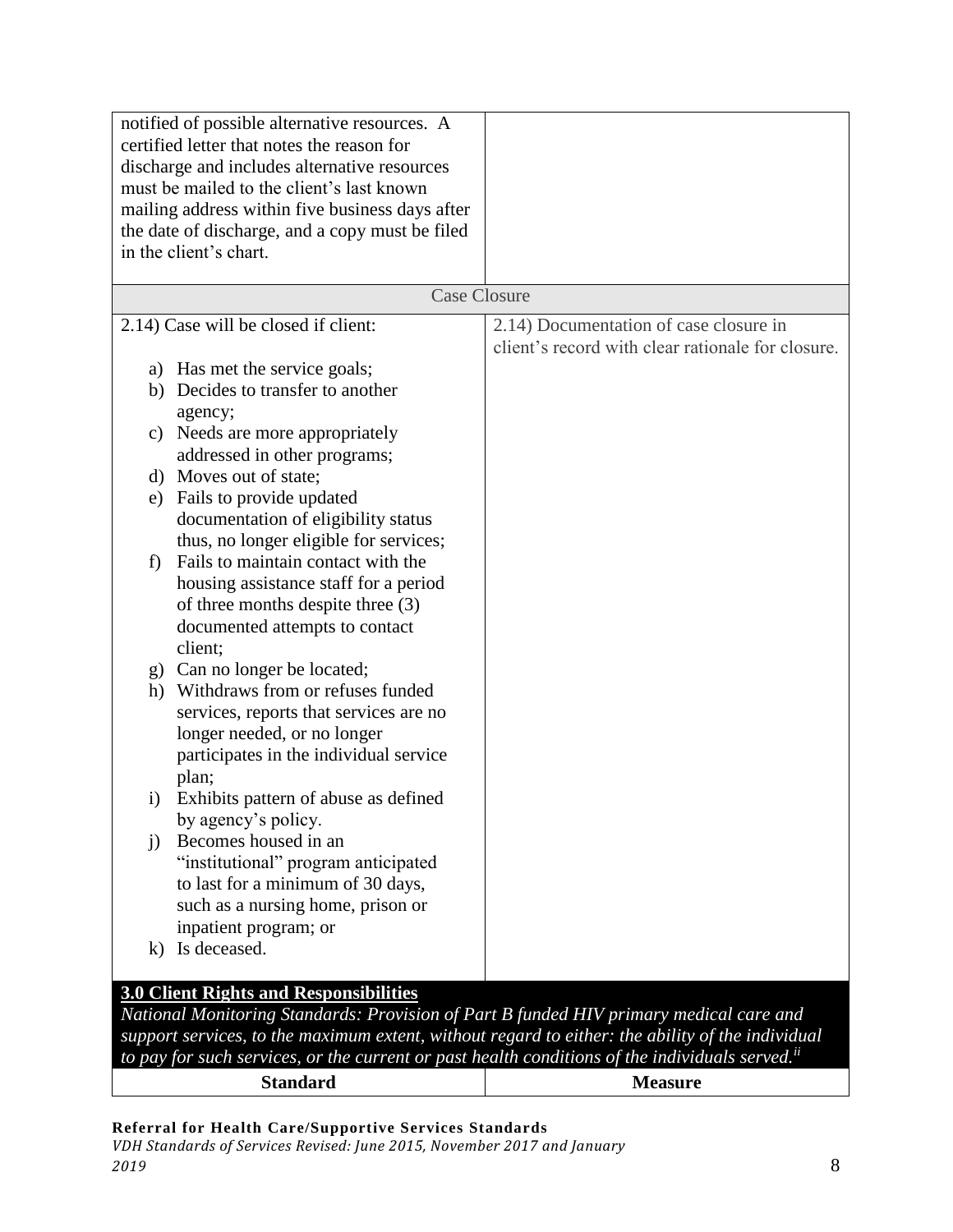| 3.1) Services are available and accessible to                                                                                                                                                                                                                                                                                                                                                                                                                                                                                                                                                                                          | 3.1) Written eligibility requirements and non- |
|----------------------------------------------------------------------------------------------------------------------------------------------------------------------------------------------------------------------------------------------------------------------------------------------------------------------------------------------------------------------------------------------------------------------------------------------------------------------------------------------------------------------------------------------------------------------------------------------------------------------------------------|------------------------------------------------|
| any individual who meets program eligibility                                                                                                                                                                                                                                                                                                                                                                                                                                                                                                                                                                                           | discrimination policy on file.                 |
| requirements.                                                                                                                                                                                                                                                                                                                                                                                                                                                                                                                                                                                                                          |                                                |
| All providers shall be in compliance with all<br>applicable federal, state, and local anti-<br>discrimination laws and regulations, including<br>but not limited to the American's with<br>Disabilities Act. All providers shall adopt a<br>non-discrimination policy prohibiting the<br>refusal of rendering services on the basis of the<br>fact or perception of race, color, creed,<br>religion, national origin, ancestry, age, sex,<br>sexual orientation, gender identity, domestic<br>partner status, marital status, height, weight,<br>disability, or HIV/AIDS diagnosis.<br>Each provider shall make available to clients a |                                                |
| process for requesting interpretation services,                                                                                                                                                                                                                                                                                                                                                                                                                                                                                                                                                                                        |                                                |
| including American Sign Language.                                                                                                                                                                                                                                                                                                                                                                                                                                                                                                                                                                                                      |                                                |
| 3.2) Clients Rights and Responsibilities policy<br>exists which requires each client to sign & date                                                                                                                                                                                                                                                                                                                                                                                                                                                                                                                                    | 3.2) Written policy on file.                   |
| a form indicating they has been offered: a)                                                                                                                                                                                                                                                                                                                                                                                                                                                                                                                                                                                            |                                                |
| explanation of the policy, and b) copy of                                                                                                                                                                                                                                                                                                                                                                                                                                                                                                                                                                                              |                                                |
| 'Client's Rights and Responsibilities and to                                                                                                                                                                                                                                                                                                                                                                                                                                                                                                                                                                                           |                                                |
| communicate client's understanding of the                                                                                                                                                                                                                                                                                                                                                                                                                                                                                                                                                                                              |                                                |
| policy.                                                                                                                                                                                                                                                                                                                                                                                                                                                                                                                                                                                                                                |                                                |
| 3.3) Explanation of Client's Rights and                                                                                                                                                                                                                                                                                                                                                                                                                                                                                                                                                                                                | 3.3) Current Client's Rights and               |
| Responsibilities is provided to each client.                                                                                                                                                                                                                                                                                                                                                                                                                                                                                                                                                                                           | Responsibilities form signed and dated by      |
|                                                                                                                                                                                                                                                                                                                                                                                                                                                                                                                                                                                                                                        | client and located in client's record.         |
| Client rights include:                                                                                                                                                                                                                                                                                                                                                                                                                                                                                                                                                                                                                 |                                                |
| Be treated with respect, dignity,<br>$\circ$                                                                                                                                                                                                                                                                                                                                                                                                                                                                                                                                                                                           |                                                |
| consideration, and compassion;<br>Receive services free of discrimination;                                                                                                                                                                                                                                                                                                                                                                                                                                                                                                                                                             |                                                |
| O<br>Be informed about services and options                                                                                                                                                                                                                                                                                                                                                                                                                                                                                                                                                                                            |                                                |
| O<br>available.                                                                                                                                                                                                                                                                                                                                                                                                                                                                                                                                                                                                                        |                                                |
| Participate in creating a plan of<br>O                                                                                                                                                                                                                                                                                                                                                                                                                                                                                                                                                                                                 |                                                |
| services;                                                                                                                                                                                                                                                                                                                                                                                                                                                                                                                                                                                                                              |                                                |
| Reach an agreement about the<br>O                                                                                                                                                                                                                                                                                                                                                                                                                                                                                                                                                                                                      |                                                |
| frequency of contact the client will                                                                                                                                                                                                                                                                                                                                                                                                                                                                                                                                                                                                   |                                                |
| have either in person or over the phone.                                                                                                                                                                                                                                                                                                                                                                                                                                                                                                                                                                                               |                                                |
| File a grievance about services received<br>O                                                                                                                                                                                                                                                                                                                                                                                                                                                                                                                                                                                          |                                                |
| or denied;                                                                                                                                                                                                                                                                                                                                                                                                                                                                                                                                                                                                                             |                                                |
| Not be subjected to physical, sexual,<br>O                                                                                                                                                                                                                                                                                                                                                                                                                                                                                                                                                                                             |                                                |
| verbal and/or emotional abuse or                                                                                                                                                                                                                                                                                                                                                                                                                                                                                                                                                                                                       |                                                |
| threats;                                                                                                                                                                                                                                                                                                                                                                                                                                                                                                                                                                                                                               |                                                |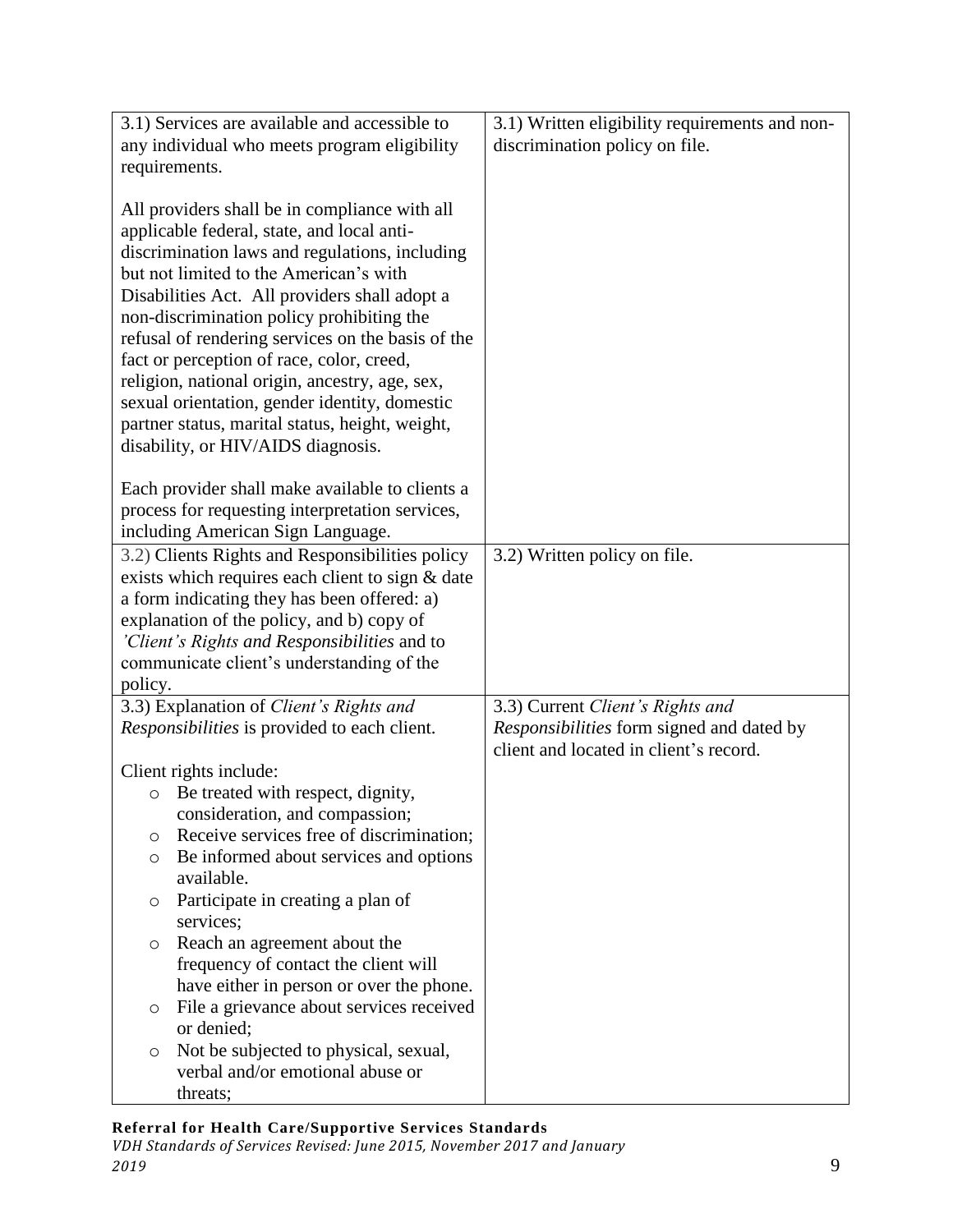| Voluntary withdraw from the program;<br>$\circ$<br>Have all records be treated<br>$\circ$<br>confidentially;<br>Have information released only when:<br>A written release of information is<br>$\circ$<br>signed;<br>A medical emergency exists;<br>O<br>There is an immediate danger to the<br>$\circ$                                                                                                                                                                                                                                                                                                                                                                                              |                                                                                                                                                       |
|------------------------------------------------------------------------------------------------------------------------------------------------------------------------------------------------------------------------------------------------------------------------------------------------------------------------------------------------------------------------------------------------------------------------------------------------------------------------------------------------------------------------------------------------------------------------------------------------------------------------------------------------------------------------------------------------------|-------------------------------------------------------------------------------------------------------------------------------------------------------|
| client or others;<br>There is possible child or elder abuse;<br>O<br><b>or</b><br>Ordered by a court of law.<br>$\circ$                                                                                                                                                                                                                                                                                                                                                                                                                                                                                                                                                                              |                                                                                                                                                       |
| Client responsibilities include:<br>Treat other clients and staff with<br>$\circ$<br>respect and courtesy;<br>Protect the confidentiality of other<br>$\circ$<br>clients;<br>Participate in creating a plan of service;<br>O<br>Let the agency know any concerns or<br>$\circ$<br>changes in needs;<br>Make and keep appointments, or when<br>$\circ$<br>possible, phone to cancel or change an<br>appointment time;<br>Stay in contact with the agency by<br>$\circ$<br>informing the agency of change in<br>address and phone number, responding<br>to phone calls and mail<br>Avoid subjecting the agency's staff to<br>$\circ$<br>physical, sexual, verbal and/or<br>emotional abuse or threats. |                                                                                                                                                       |
| <b>4.0 Grievance Process</b>                                                                                                                                                                                                                                                                                                                                                                                                                                                                                                                                                                                                                                                                         |                                                                                                                                                       |
| <b>Standard</b><br>4.1) Grievance policy exists which requires<br>each client to sign & date form indicating they<br>has been offered: a) explanation of the policy,<br>and b) copy of Grievance Procedure and c)<br>communication of client's understanding of the<br>policy.<br>Policy shall describe the process for resolving<br>client grievances, including identification of<br>whom to contact and applicable timelines.                                                                                                                                                                                                                                                                     | <b>Measure</b><br>$\overline{4.1}$ ) Written grievance procedure on file,<br>available in languages and formats<br>appropriate to populations served. |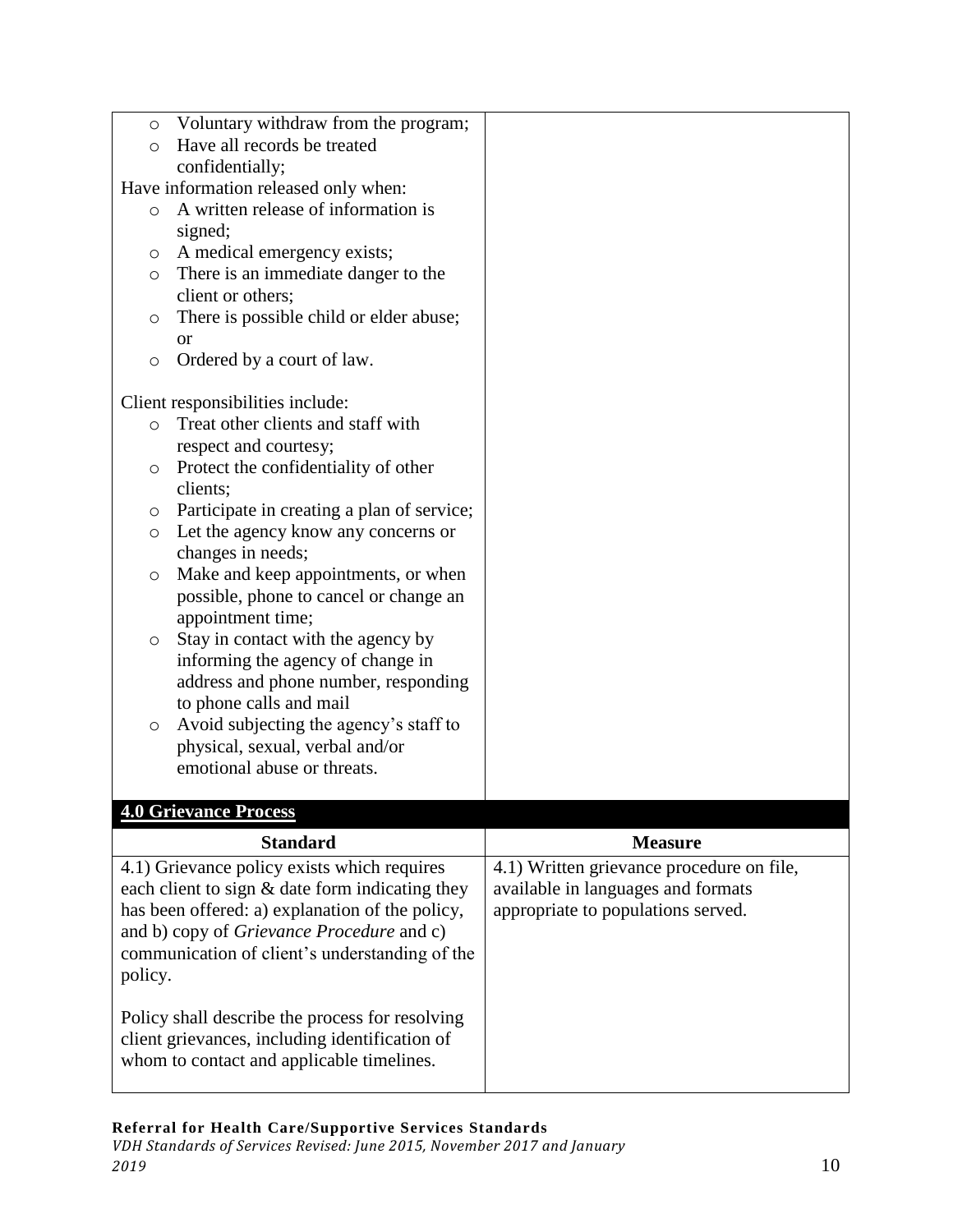| Policy shall be available in languages and<br>formats (e.g. for persons with disabilities)<br>appropriate to populations served.                                                                                                                                                                                        |                                                                                                                         |  |
|-------------------------------------------------------------------------------------------------------------------------------------------------------------------------------------------------------------------------------------------------------------------------------------------------------------------------|-------------------------------------------------------------------------------------------------------------------------|--|
| 4.2) Explanation of Grievance Procedure is<br>provided to each client.<br>Clients may file a grievance if their request for<br>services is denied or if they have any complaint                                                                                                                                         | 4.2) Current Grievance Procedure form<br>signed and dated by Client and located in<br>client's record.                  |  |
| or concern about the services received.<br>4.3) Grievance process shall be fair and<br>expeditious for resolution of client grievances.                                                                                                                                                                                 | 4.3) Documentation of client grievances,<br>status and resolution.                                                      |  |
| 4.4) Review of the grievance policy yearly<br>with client signature.                                                                                                                                                                                                                                                    | 4.4) Current Client's Rights and<br>Responsibilities form signed and dated by<br>client and located in client's record. |  |
| <b>5.0 Personnel Qualifications (including licensure)</b><br>National Monitoring Standards: Referrals may be made: a) within the non-medical case<br>management system by professional case managers; b) informally through community health<br>works or support staff; c) as part of an outreach program. <sup>4</sup> |                                                                                                                         |  |
|                                                                                                                                                                                                                                                                                                                         |                                                                                                                         |  |
| <b>Standard</b>                                                                                                                                                                                                                                                                                                         | <b>Measure</b>                                                                                                          |  |
| 5.1) Referral staff must have a high school<br>diploma or GED and one year of experience<br>working with patients infected with HIV or<br>additional health care training.                                                                                                                                              | 5.1) Documentation of qualifications in<br>personnel file.                                                              |  |
| 5.2) Newly employed referral staff must<br>complete the following training within 180<br>calendar days of hire:<br><b>HIV 101</b><br>Cultural competency<br>Counseling and Referral.                                                                                                                                    | 5.2) Documentation of training completed in<br>personnel file.                                                          |  |
| 5.3) Referral staff must complete six (6) hours<br>of continuing education on HIV/AIDS<br>annually.                                                                                                                                                                                                                     | 5.3) Documentation of continuing education<br>credits in personnel file.                                                |  |

<sup>4</sup> HRSA/HAB Division of State HIV/AIDS Programs National Monitoring Standards—Program Part B (April, 2013), pp. 44-44.

**Referral for Health Care/Supportive Services Standards**

 $\overline{a}$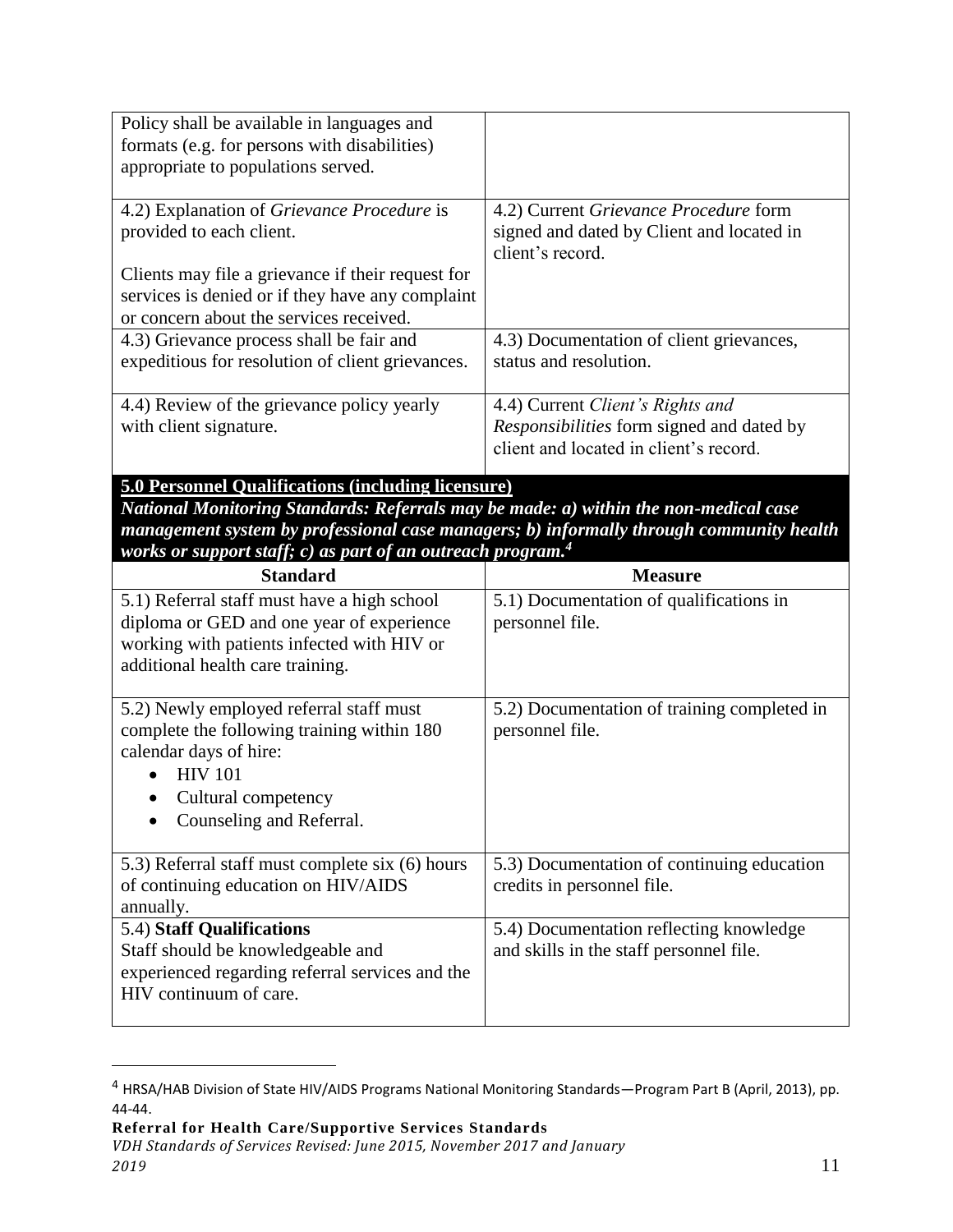| Staff and volunteers who provide referral<br>services shall possess the following:                                                                                                                                                                                                                                                                                                                                                                                                                                                                                                                                                                                              |                                                                |
|---------------------------------------------------------------------------------------------------------------------------------------------------------------------------------------------------------------------------------------------------------------------------------------------------------------------------------------------------------------------------------------------------------------------------------------------------------------------------------------------------------------------------------------------------------------------------------------------------------------------------------------------------------------------------------|----------------------------------------------------------------|
|                                                                                                                                                                                                                                                                                                                                                                                                                                                                                                                                                                                                                                                                                 |                                                                |
| Knowledge about and experience<br>$\bullet$<br>working with underserved populations<br>Knowledge of and ability to effectively<br>$\bullet$<br>utilize interviewing, assessment and<br>presentation skills and techniques in<br>working with a wide variety of people<br>Knowledge of community resources<br>$\bullet$<br>available to eligible persons so that<br>appropriate effective referrals can be<br>made<br>Skills and experience necessary to work<br>$\bullet$<br>with a variety of HIV/AIDS service<br>providers, including other referral staff,<br>case managers and interdisciplinary<br>personnel and directs who are culturally<br>and linguistically diverse. |                                                                |
|                                                                                                                                                                                                                                                                                                                                                                                                                                                                                                                                                                                                                                                                                 |                                                                |
| 5.5) Staff Education<br>a) Within the first three (3) months of hire,<br>training for new staff and volunteers shall<br>include but not limited to:                                                                                                                                                                                                                                                                                                                                                                                                                                                                                                                             | 5.5) Personnel records will reflect<br>completion of training. |
| Specific HIV-related issues<br>Substance abuse and treatment<br>$\bullet$<br>Mental health issues<br>$\bullet$<br>Domestic violence<br>$\bullet$<br>Sexually transmitted diseases<br>Partner notification<br><b>Housing Services</b><br>Adolescent health issues<br>Commercial sex workers<br>Incarcerated/recently released<br>Gay/lesbian/bisexual/trans-<br>gender concerns.                                                                                                                                                                                                                                                                                                 |                                                                |
| b) Continuum of care for HIV+ persons<br>including the process of referring a<br>client to a medical intake site                                                                                                                                                                                                                                                                                                                                                                                                                                                                                                                                                                |                                                                |
| Safety protocols for staff and<br>volunteers governing the                                                                                                                                                                                                                                                                                                                                                                                                                                                                                                                                                                                                                      |                                                                |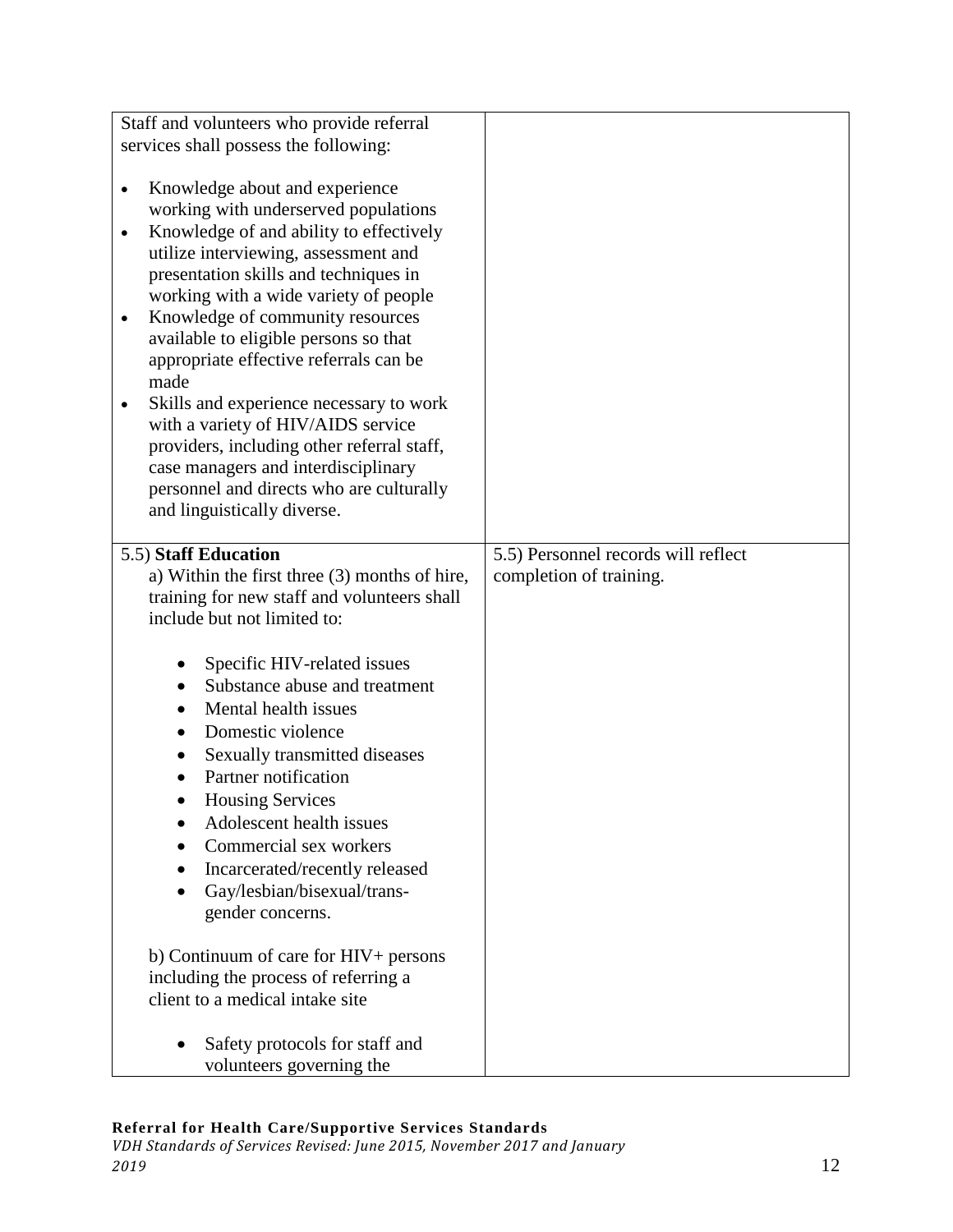| manner in which referral<br>services will be provided<br>Staff has knowledge of local<br>$\bullet$<br>resources.<br>c) Ongoing training for staff must be<br>provided to appropriate staff to maintain<br>current knowledge about outreach,<br>including information about advances in<br>medical care and treatment of PLWH.<br>d) Personnel records will reflect                                                                                                                                                                                                                 |                                                                                                                                                                           |
|------------------------------------------------------------------------------------------------------------------------------------------------------------------------------------------------------------------------------------------------------------------------------------------------------------------------------------------------------------------------------------------------------------------------------------------------------------------------------------------------------------------------------------------------------------------------------------|---------------------------------------------------------------------------------------------------------------------------------------------------------------------------|
| completion of training.                                                                                                                                                                                                                                                                                                                                                                                                                                                                                                                                                            |                                                                                                                                                                           |
| 5.6) Supervision<br>a) All non-professional staff must be<br>supervised by a degreed or licensed<br>individual in the fields of health, social<br>services, mental health or possess<br>equivalent experience<br>b) Supervisors must review a sample of<br>ten percent $(10\%)$ of each staff<br>member's client records each month for<br>completeness, compliance with these<br>standards, and quality and timeliness of<br>service delivery<br>Each supervisor must maintain a file on<br>c)<br>each staff member supervised and hold<br>supervisory sessions at least monthly. | 5.6) Results of the supervisory review<br>addressing, at a minimum of completeness<br>and accuracy of records, compliance with<br>standards and effectiveness of service. |

| <b>Standard</b>                                  | <b>Measure</b>                                 |
|--------------------------------------------------|------------------------------------------------|
| 6.1) Client confidentiality policy exists which  | 6.1) Written client confidentiality policy on  |
| include:                                         | file at provider agency.                       |
| a) Release of information requirements,          |                                                |
| and                                              |                                                |
| b) Health Insurance Portability and              |                                                |
| Accountability Act.                              |                                                |
| 6.2) Client's consent for release of information | 6.2) Current Release of Information Form       |
| is determined.                                   | signed and dated by client and provider        |
|                                                  | representative and located in client's record. |
|                                                  | Each release form indicates who may receive    |
|                                                  | the client's information and has an expiration |
|                                                  | of not more than 12 months from date of        |
|                                                  | signature.                                     |
|                                                  |                                                |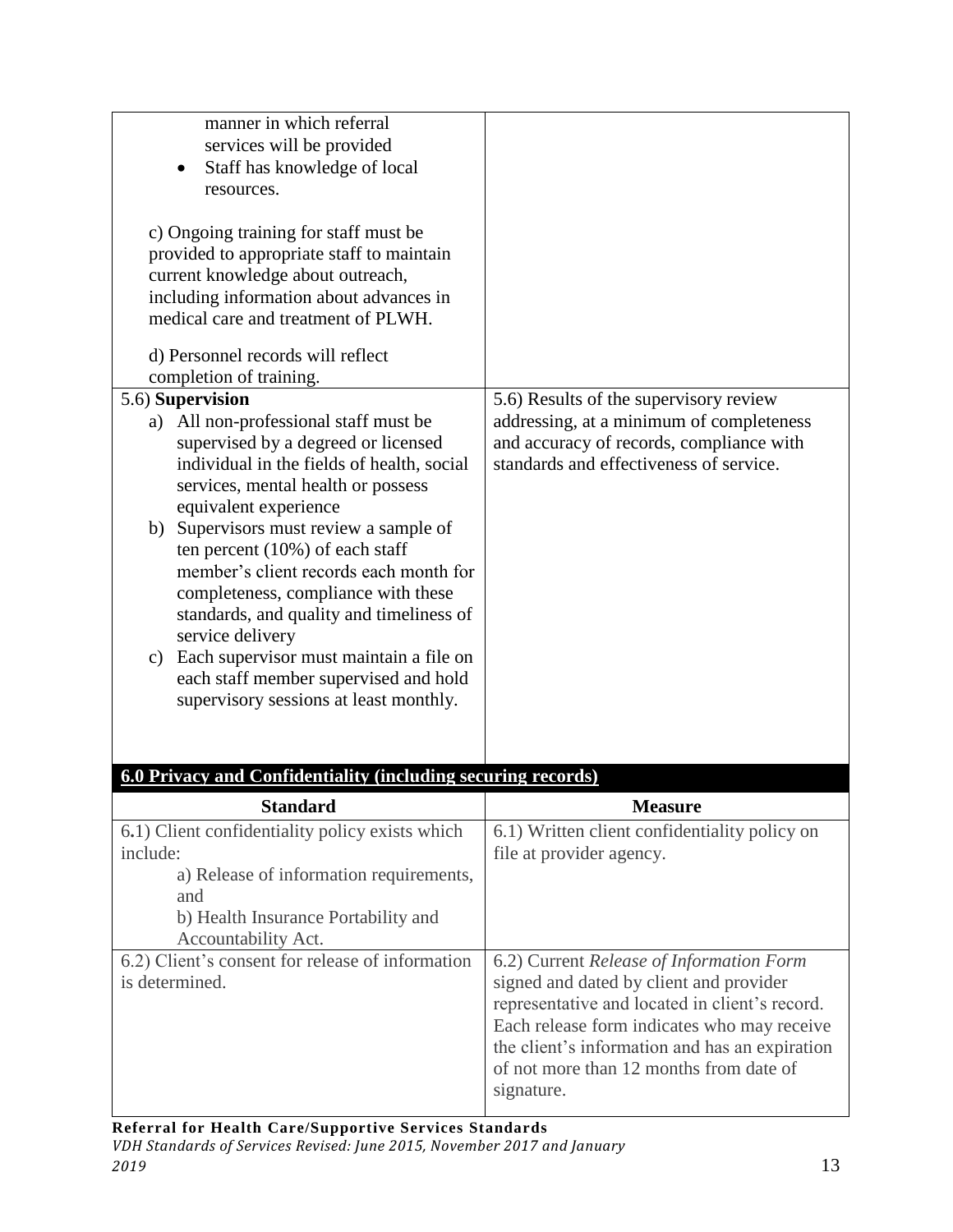| 6.3) Each client file is stored in a secure<br>location. Electronic client records are protected<br>from unauthorized use.                                    | 6.3) Files stored in locked file or cabinet with<br>access limited to appropriate personnel.<br>Electronic files are secure with password<br>protection and access is limited to appropriate<br>personnel. |
|---------------------------------------------------------------------------------------------------------------------------------------------------------------|------------------------------------------------------------------------------------------------------------------------------------------------------------------------------------------------------------|
| 6.4) Annual submission of Verification of<br>Receipt of Assurance of Key Requirements<br>document by all staff that handle client<br>identifying information. | 6.4) Documentation of signed Verification of<br><b>Receipt of Assurance of Key Requirement</b><br>forms.                                                                                                   |

# **7.0 Quality Management**

*National Monitoring Standards: Implement a Clinical Quality Management Program (CQM) to include: a) written QM plan; b) quality expectations for providers and services; c) method to report and track expected outcomes; d) monitoring of provider compliance with HHS treatment guidelines and Part B Program's approved Standards of Care.*

| <b>Standard</b>                                                                                                                   | <b>Measure</b>                                                                                                                                                                                                                                                                                                                                                                                                                                                                                     |
|-----------------------------------------------------------------------------------------------------------------------------------|----------------------------------------------------------------------------------------------------------------------------------------------------------------------------------------------------------------------------------------------------------------------------------------------------------------------------------------------------------------------------------------------------------------------------------------------------------------------------------------------------|
| 7.1) Measure and report client health outcomes<br>using referral for Health Care/Supportive<br>Services measures approved by VDH. | 7.1) Performance measurement data on the<br>following indicators:<br>Percentage of people enrolled in RW Part<br>B-funded Program living with HIV<br>regardless of age and receiving Health<br>Care/Supportive Services, who will have<br>at least one care markers in a 30 days<br>period (Care marker defined as evidence<br>of a HIV medical care visit date, a CD4<br>count and test date, a viral load value and<br>test date, and/or an antiretroviral<br>medication prescription and date). |
|                                                                                                                                   | Percentage of persons living with HIV<br>and receiving referral for Health<br>Care/Supportive Services, regardless of<br>age, who will have at least two care<br>markers in a 12 month period that are at<br>least 3 months apart (Care marker defined<br>as evidence of a HIV medical care visit<br>date, a CD4 count and test date, a viral<br>load value and test date, and/or an<br>antiretroviral medication prescription and<br>date).                                                       |

 $\overline{a}$ 

<sup>i</sup> Public Health Service Act; Sections 2605(a)(6), 2617 (b) (7) (F), 2664 (f) (1), and 2671 (i).